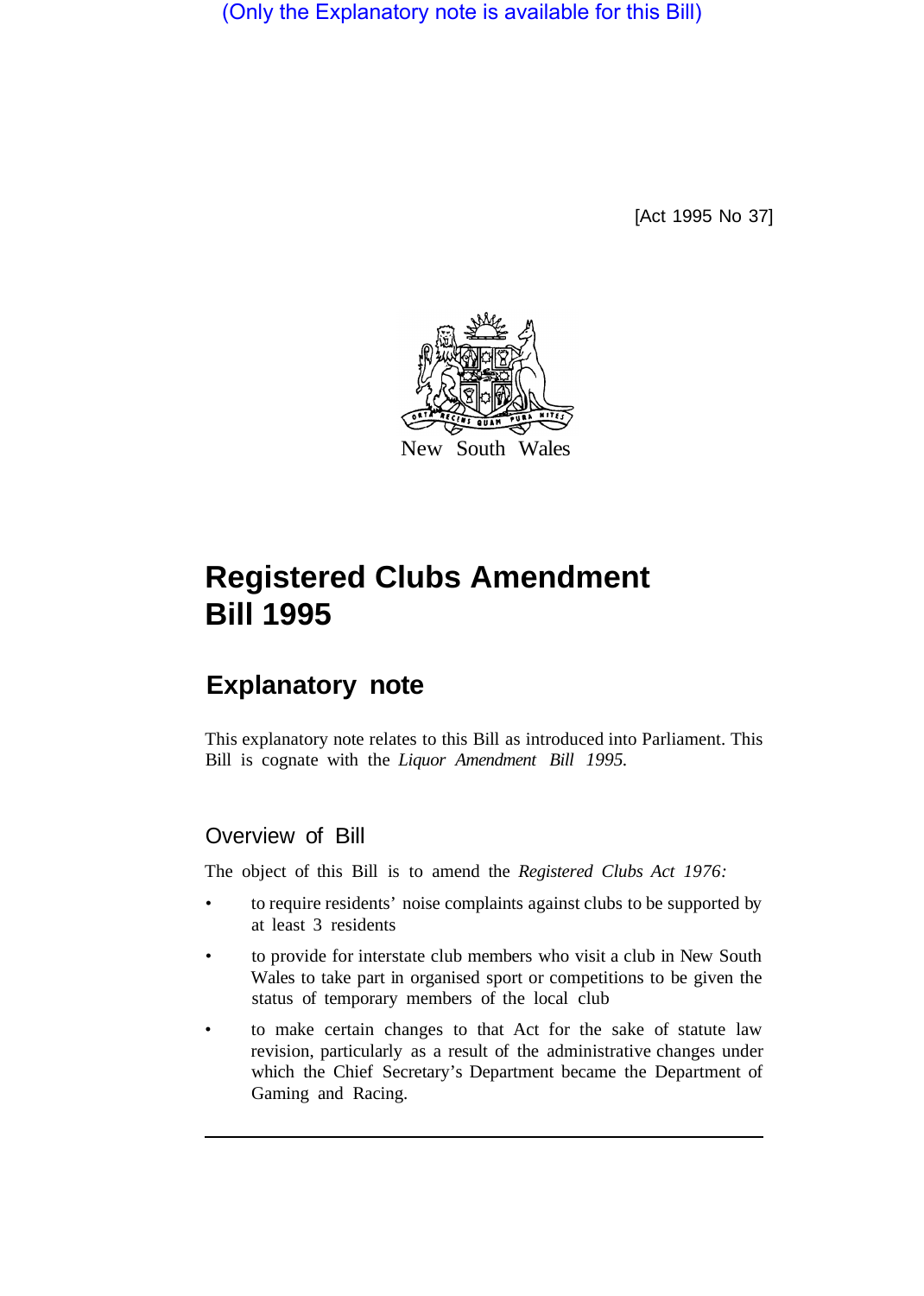Registered Clubs Amendment Bill 1995 [Act 1995 No 37]

Explanatory note

### Outline of provisions

**Clause 1** sets out the name (also called the short title) of the proposed Act.

**Clause 2** provides that the proposed Act will commence on a day or days to be appointed by proclamation.

**Clause 3** is a formal provision that gives effect to the Schedule of amendments to the *Registered Clubs Act 1976.* 

#### **Schedule 1 Amendments**

#### **Residents' complaints**

**Schedule 1 (4)** amends section 17AA to require a complaint relating to the quiet and good order of the neighbourhood of a club, if made by residents, to be supported by at least 3 of them (one of whom can be the actual complainant). At present, such a complaint may be brought by one resident alone. The amendment also introduces a list of persons who may complain (residents, the Commissioner of Police, a council representative, a person whose interests are affected and the Director of Liquor and Gaming). At present, section 17AA does not specify who may complain.

#### **Variation of licence condition**

**Schedule 1 (5)** amends section 17AA to enable a club subject to a trading hours restriction as a result of a noise complaint to apply for a variation or revocation of the condition at any time if the club can show that there has been a material change in circumstances. At present the club must wait 6 months before re-applying.

#### **Interstate temporary members**

**Schedule 1 (6) and (7)** amend section 30 to provide for interstate club members who visit a club in New South Wales to take part in organised sport or competitions to be given the status of temporary members of the local club.